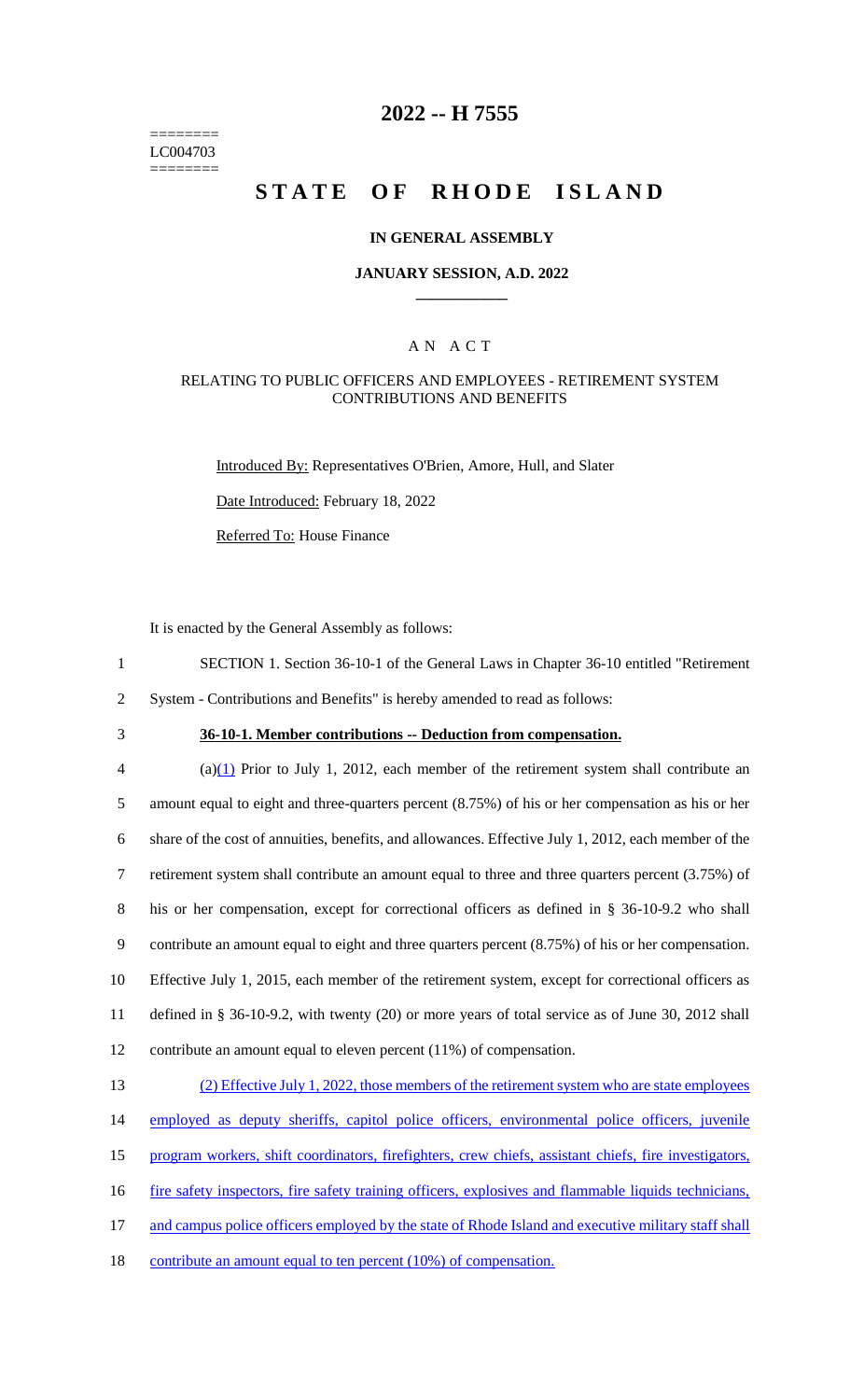(3) The contributions shall be made in the form of deductions from compensation.

 (b) The deductions provided for herein shall be made notwithstanding that the minimum compensation provided by law for any member shall be reduced thereby. Every member shall be deemed to consent and agree to the deductions made and provided for herein and receipt of his or her full compensation and payment of compensation, less the deductions, shall be a full and complete discharge and acquittance of all claims and demands whatsoever for the services rendered by the person during the period covered by the payment except as to the benefit provided under this chapter.

 SECTION 2. Section 36-10.3-1 of the General Laws in Chapter 36-10.3 entitled "Defined Contribution Retirement Plan" is hereby amended to read as follows:

**36-10.3-1. Definitions.**

 As used in this chapter, the following terms, unless the context requires a different interpretation, shall have the following meanings:

(1) "Compensation" means compensation as defined in § 36-8-1(8).

 (2) "Employee" means an employee as defined in §§ 36-8-1(9) and 45-21-2(7) and a teacher as defined in § 16-16-1(12), effective July 1, 2012; provided however, effective July 1, 2015, "employee" shall not include any employee with twenty (20) or more years of total service as of June 30, 2012, in the employees retirement system under chapters 8 through 10 of title 36 or chapter 16 of title 16 (ERS), or the municipal employees retirement system under chapter 21 of 20 title 45 (MERS); provided, however, effective July 1, 2022, "employee" shall not include deputy 21 sheriffs, capitol police officers, environmental police officers, juvenile program workers, shift 22 coordinators, firefighters, crew chiefs, assistant chiefs, fire investigators, fire safety inspectors, fire safety training officers, explosives and flammable liquids technicians, and campus police officers 24 employed by the state of Rhode Island and executive military staff. (3) "Employer" means the State of Rhode Island or the local municipality which employs a member of the Employees Retirement System under chapters 8 through 10 of title 36 or chapter

 16 of title 16 (ERS) or the Municipal Employees Retirement System under chapters 21 and 21.2 of 28 title 45 (MERS).

(4) "Plan" means the retirement plan established by this chapter.

 (5) A "public safety member" shall mean a member of MERS who is a municipal fire fighter or a municipal policeman or policewoman as defined in § 45-21.2-2 who does not participate in Social Security under the Federal Old Age, Survivors, and Disability income program.

(6) "Regular member" means:

(i) An employee who is a member of ERS other than correctional officers as defined in §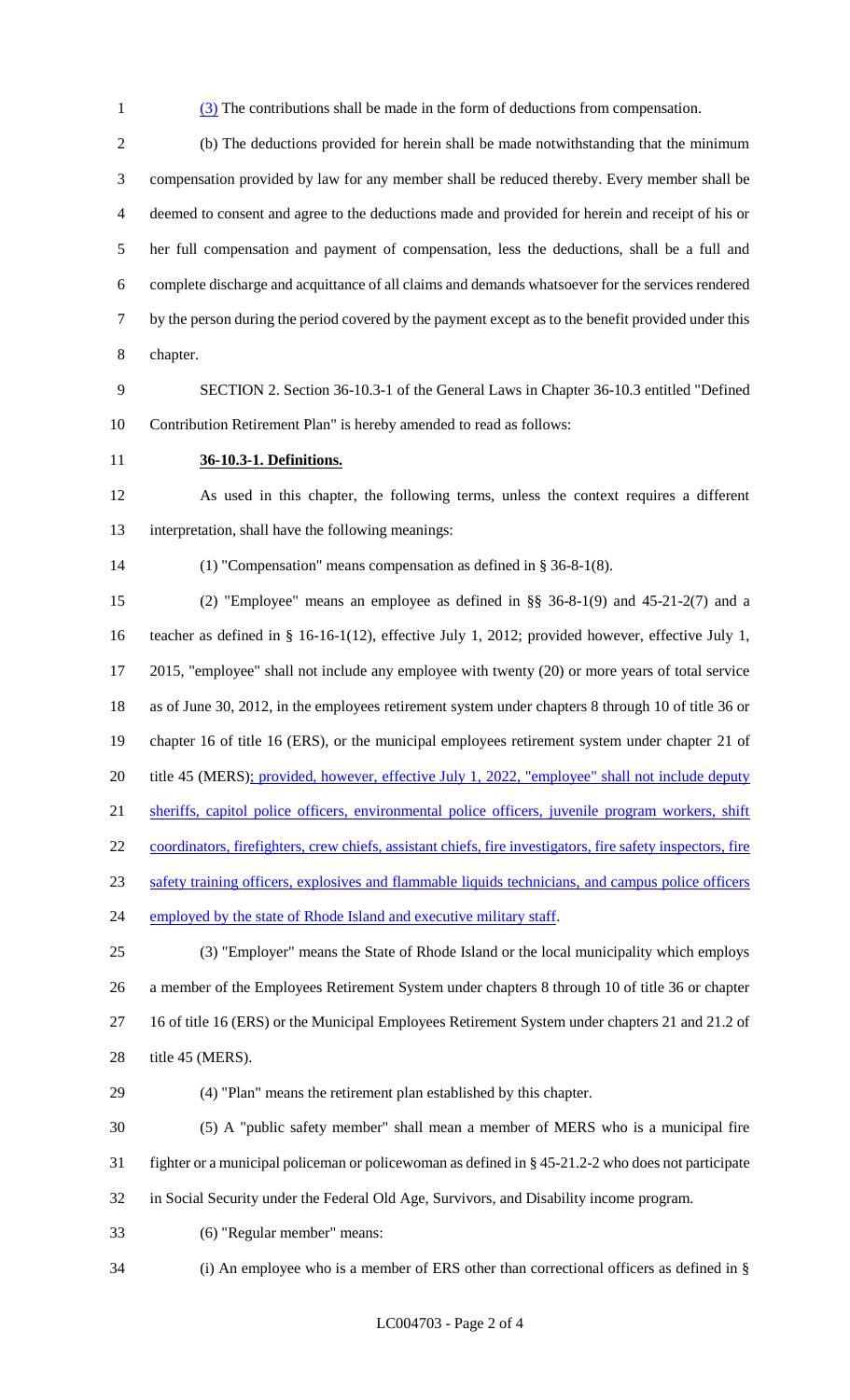36-10-9.2; or

 (ii) An employee who is a member of MERS other than a public safety member. (7) The "retirement board" or "board" shall mean the retirement board of the Employees Retirement System of Rhode Island as defined in chapter 8 of this title. The retirement board shall be the plan administrator and plan trustee and shall administer the plan in accordance with § 36-8- 4.1. (8) "State investment commission" or "commission" means the state investment commission as defined in § 35-10-1. (9) "Supplemental employer" includes any employer that provides supplemental contributions to the defined contribution retirement plan as provided in § 36-10.3-3. (10) "Supplemental member" is defined in § 36-10.3-3. SECTION 3. Chapter 36-10 of the General Laws entitled "Retirement System- Contributions and Benefits" is hereby amended by adding thereto the following section: **36-10-9.8. Retirement on service allowance -- State law enforcement professionals.**  (a) Effective July 1, 2022, notwithstanding any special law or general law, rule or 16 regulation to the contrary, state employees employed as deputy sheriffs, capitol police officers, environmental police officers, juvenile program workers, shift coordinators, firefighters, crew 18 chiefs, assistant chiefs, fire investigators, fire safety inspectors, fire safety training officers, explosives and flammable liquids technicians, and campus police officers employed by the state of Rhode Island and executive military staff shall be entitled to the benefits provided by §§ 45-21.2- 5, 45-21.2-6, 45-21.2-10, 45-21.2-11, 45-21.2-12, and 45-21.2-13. (b) For members identified in subsection (a) of this section, service credits earned prior to July 1, 2022, shall be determined by the laws in effect on June 30, 2022. SECTION 4. This act shall take effect upon passage.

======== LC004703 ========